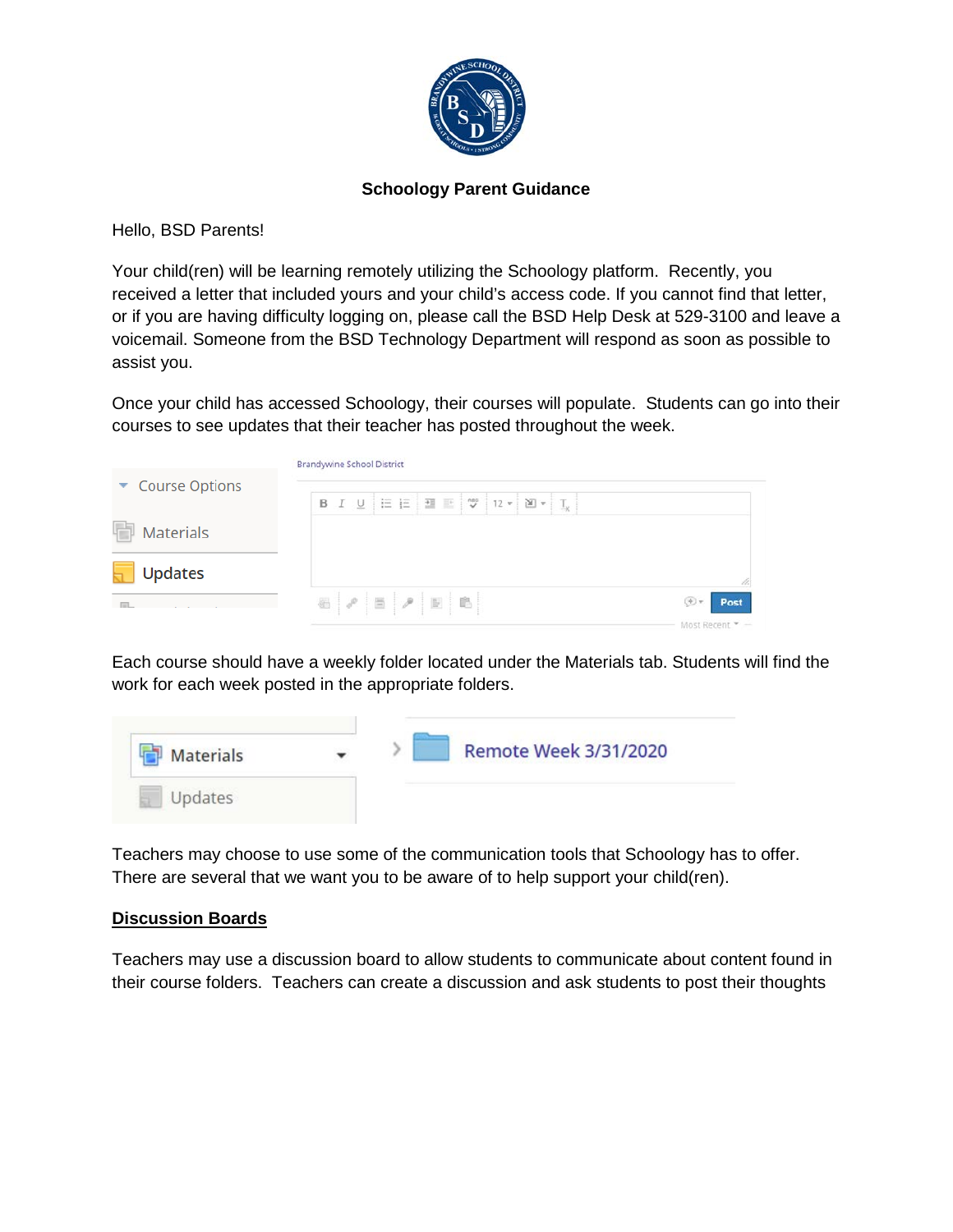

to specific questions or problems and/or students can post responses to other students' posts. Below is the icon students will see for this feature.

### **Assignments**

## **Sample Discussion Board**

In this discussion board, you will be asked to think about the article that was assigned.

**AILIV** 

Teachers will often use assignments to provide students with an assignment name and prompt for them to work on in the course. Below is the icon and a sample of what a student assignment might look like.



### **Journal Writing**

In this assignment, you will write a two-three paragraph journal entry regarding the current event article that was assigned. In this entry, you will include what you think the author believes ...

# **Test/Quiz**

Teachers may use the Test/Quiz tool to determine students' understanding of what they have been reviewing. Teachers may use this tool to provide feedback to students as an ungraded or formative assignment. A test or quiz can take different forms like, multiple choice, short response, essay, fill-in-the blank, matching, etc.



#### **Messages**

Messaging can be used in Schoology for students to communicate with their teachers. In any Schoology screen, there is an envelope icon on the top bar. When students click the envelope they will see messages from the past. At the bottom of the messaging screen, students can click on "create a new message" to communicate with their teacher. Students can begin typing the name of their teacher in the "To" box, and they should eventually see their teacher's name populate. Students can then enter the subject and type in their message. Students will also go to the messaging tool to see new messages.